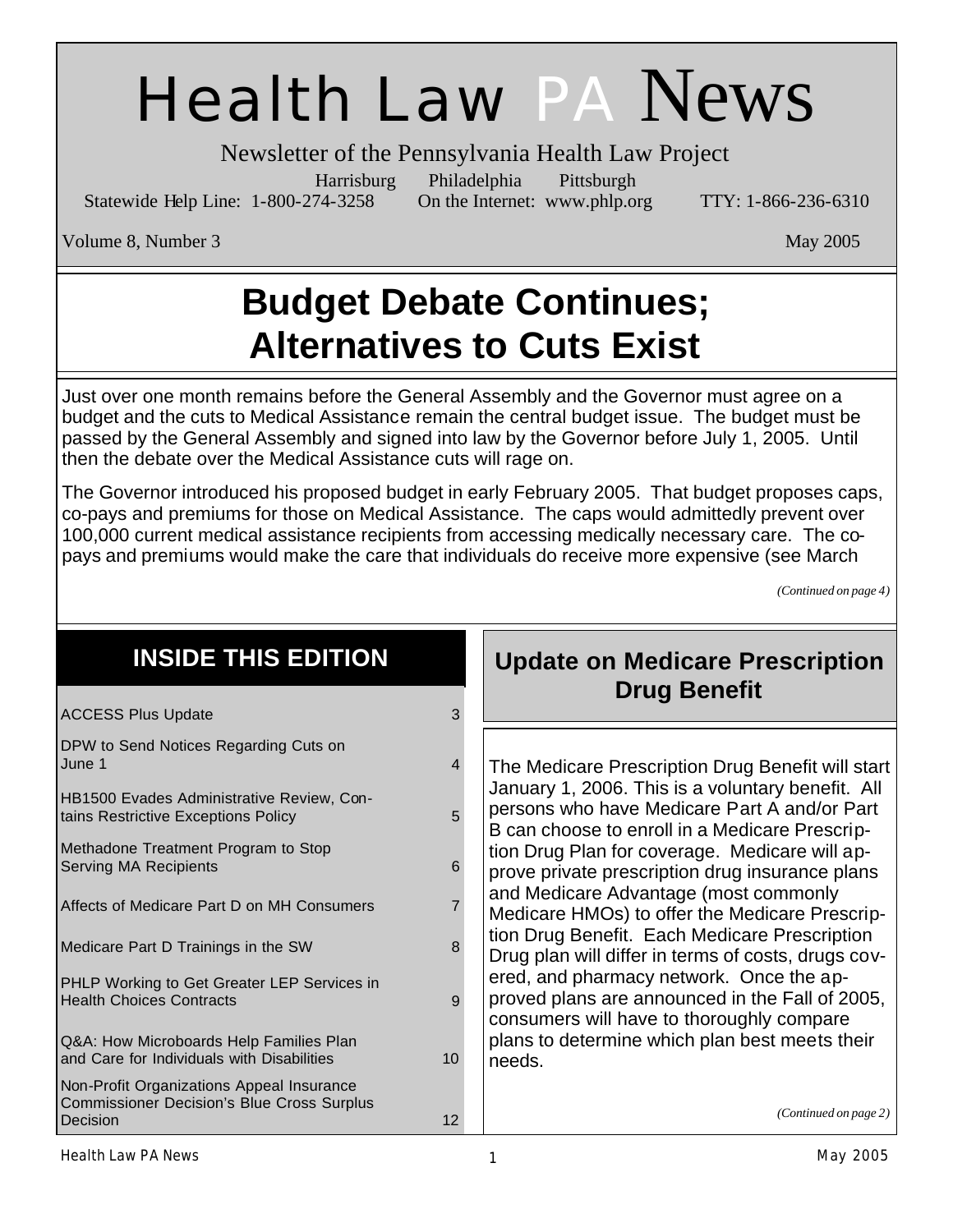#### *(ACCESS Plus, Continued from page 1)*

Consumers can begin to enroll into a Medicare Prescription Drug Plan (PDP) beginning November 15, 2005 for coverage beginning on January 1, 2006. Eligible consumers who do not enroll in a Medicare PDP between November 15, 2006 and May 15, 2006 may face increased premiums when they later join a Medicare PDP, as a penalty for not enrolling during this initial period. Only those who have other prescription drug coverage that is as good as or better than the Medicare Prescription Drug Benefit coverage will not be subject to this penalty.

### **Impact on Dual Eligibles**

"Dual eligibles" is a term that refers to Medicare beneficiaries who also have Medical Assistance (MA). Dual eligibles will fall into one of two groups:

### *Full Dual Eligibles*

"Full dual eligibles"—these consumers qualify for prescription drug coverage through MA. Full dull eligibles will lose their prescription drug coverage under MA on December 31, 2005. They will continue to be eligible for MA coverage for all of their other health care services. Full dual eligibles will have to enroll into a Medicare PDP for prescription drug coverage starting January 1, 2006.

In the Fall of 2005, "full dual eligibles" will get a notice in the mail that they have been assigned to a Medicare PDP. These persons will be automatically enrolled into that PDP for coverage beginning January 1, 2006 unless they choose to enroll in a different Medicare PDP before the end of 2005. If at all possible, these consumers should compare the Medicare PDPs available in their area and make their own choice about which Plan would best meet their needs. This is especially important for consumers with chronic conditions and persons with disabilities who rely on medication for the treatment of their condition because automatic enrollment into a plan is random and does not take into account whether the plan will cover all of the consumer's prescription drugs.

*Other Dual Eligibles* "Other dual eligibles" are consumers who get some help from MA, but who do not qualify for prescription drug coverage. This group includes persons in one of the Medicare Savings Programs who only get help from MA with



their Medicare Part B premium and Medicare deductibles and co-pays.

Any "other dual eligible" that has not enrolled in a Medicare PDP by Spring 2006 will get a notice in the mail telling them that they have been assigned to a Medicare PDP. The person will be automatically enrolled into that Plan with coverage starting June 1, 2006 unless they choose to enroll in a different plan before mid-May 2006.

### **Help with the costs of the Medicare Prescription Drug Benefit**

The cost of prescription drug coverage under a Medicare PDP will depend on which plan you choose and how many drugs you take. Medicare PDPs will charge a monthly premium (estimated to be about \$37 in 2006). In addition, you will need to meet an annual deductible. In 2006, the standard deductible will be \$250. Once you meet the deductible, you will have to pay for part or all of your drug costs until your total out of pocket expenses reach \$3600. After that, you will have only small co-pays for your prescriptions for the rest of the year.

Consumers with limited income and assets and those on Medical Assistance will qualify for a subsidy to help with the costs of their Medicare PDP coverage. All dual eligibles will automatically qualify for a subsidy and do not need to apply. These consumers will get a letter in the mail telling them that they have been approved for a full subsidy and that the subsidy will start as soon as they enroll in a Medicare PDP.

Dual eligibles will not have to pay a monthly premium (as long as they choose a basic plan) and they will not have to meet an annual deductible.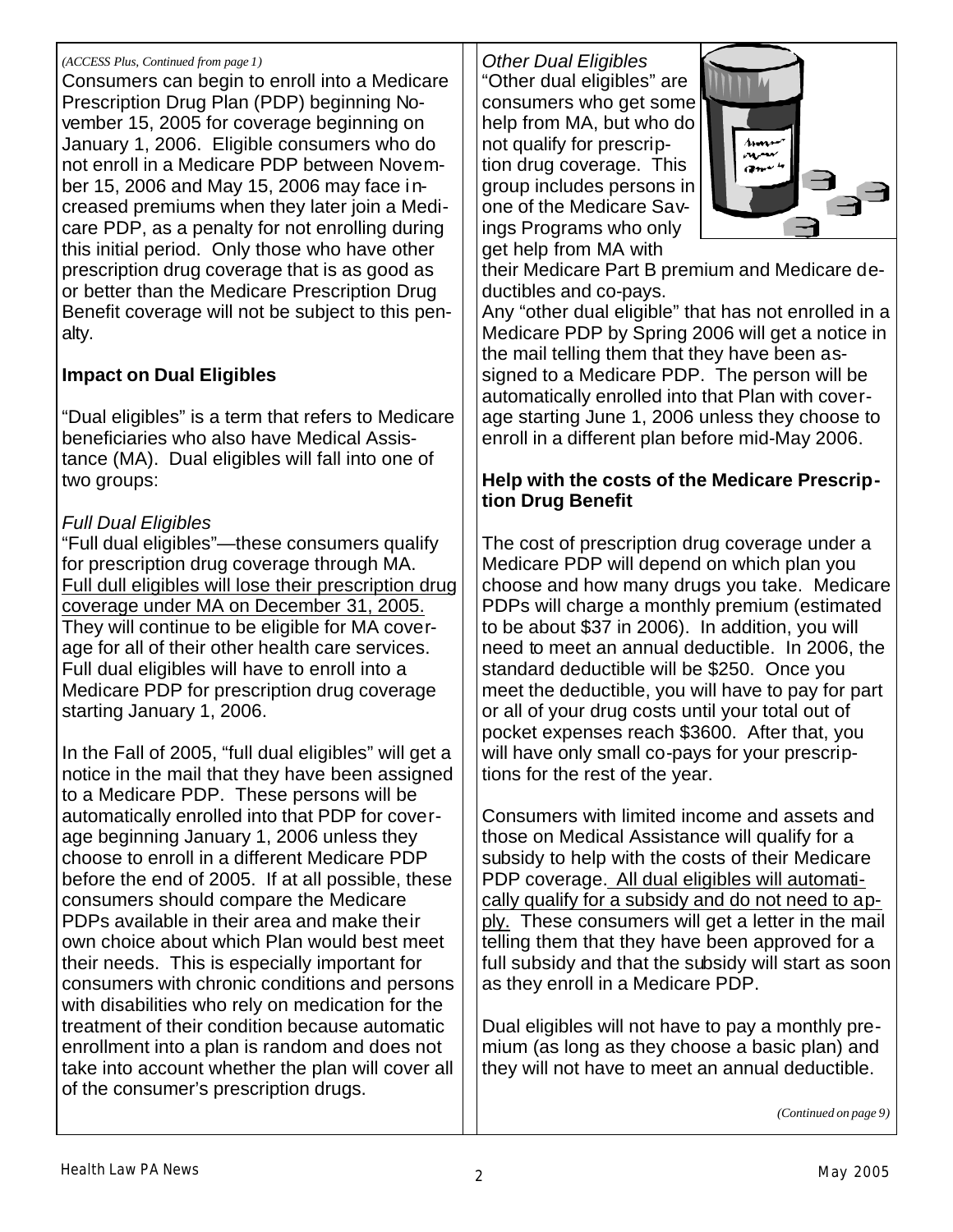### **Consumers and Advocates Express Concern and Confusion Over DPW's Implementation of ACCESS Plus**

In our January Newsletter we described the new health care delivery system DPW is now implementing for Medical Assistance (MA) consumers who live in the 42 counties of the state that do not participate in HealthChoices (mandatory managed care). Deciding against expanding Health-Choices statewide, DPW has created a "managed Fee For Service" system it is calling ACCESS Plus. Under ACCESS Plus, consumers:

- must choose a Primary Care Provider (PCP) from whom they will get most of their physical health care
- heed a referral from their PCP before they can see a specialist (with some exceptions)
- can access disease management services if they have certain chronic conditions like Asthma, Diabetes and Congestive Heart Failure.

On March 1, 2005, all the children in the 42 Fee For Service counties who had been participating in the Family Care Network were transitioned to ACCESS Plus. All those newly-eligible for MA (adults and children) after March  $1<sup>st</sup>$  were immediately enrolled into ACCESS Plus. Finally, all other consumers (i.e. adults already on MA) eligible for ACCESS Plus were transitioned into the program effective May 1, 2005.

Over the last 3 months, PHLP has heard from consumers, advocates and providers in the ACCESS Plus counties who have questions about the program and who have expressed concern and confusion about how ACCESS Plus is being implemented.

### **Lack of Outreach and Education**

Prior to starting ACCESS Plus, DPW and McKesson Health Solutions (the ACCESS Plus contractor) contacted some hospitals and larger provider groups (like the PA Medical Society) to educate them about the new program and to elicit their support and participation. However, no efforts were made to outreach to consumers, advocates or community agencies to inform them of ACCESS Plus or educate them about how to access services under this new program.

PHLP has conducted trainings on ACCESS Plus for consumers, providers and advocates in several counties-including Cambria, Clarion and Warren. Attendees expressed confusion and concern about how this new program would affect them and/or the consumers with whom they work.

### **Lack of information for those newly enrolled in ACCESS Plus about how to get care**

As noted above, the children previously participating in the Family Care Network were transitioned into the ACCESS Plus Program effective March  $1<sup>st</sup>$ . Since then, all new MA recipients (adults and

children) have been enrolled in ACCESS Plus. However, these consumers were not provided with any written information about how to use the program, about the services their PCP would provide, or about how to obtain referrals for specialty care. In addition, the ACCESS Plus website remained "under construction" and was not available as a source of reliable information.

During the week of April 25<sup>th</sup>, almost 2 months after ACCESS Plus started, the contractor began to mail out Identification cards, welcome packets and an Enrollee Handbook to consumers telling them how to obtain health care services under this

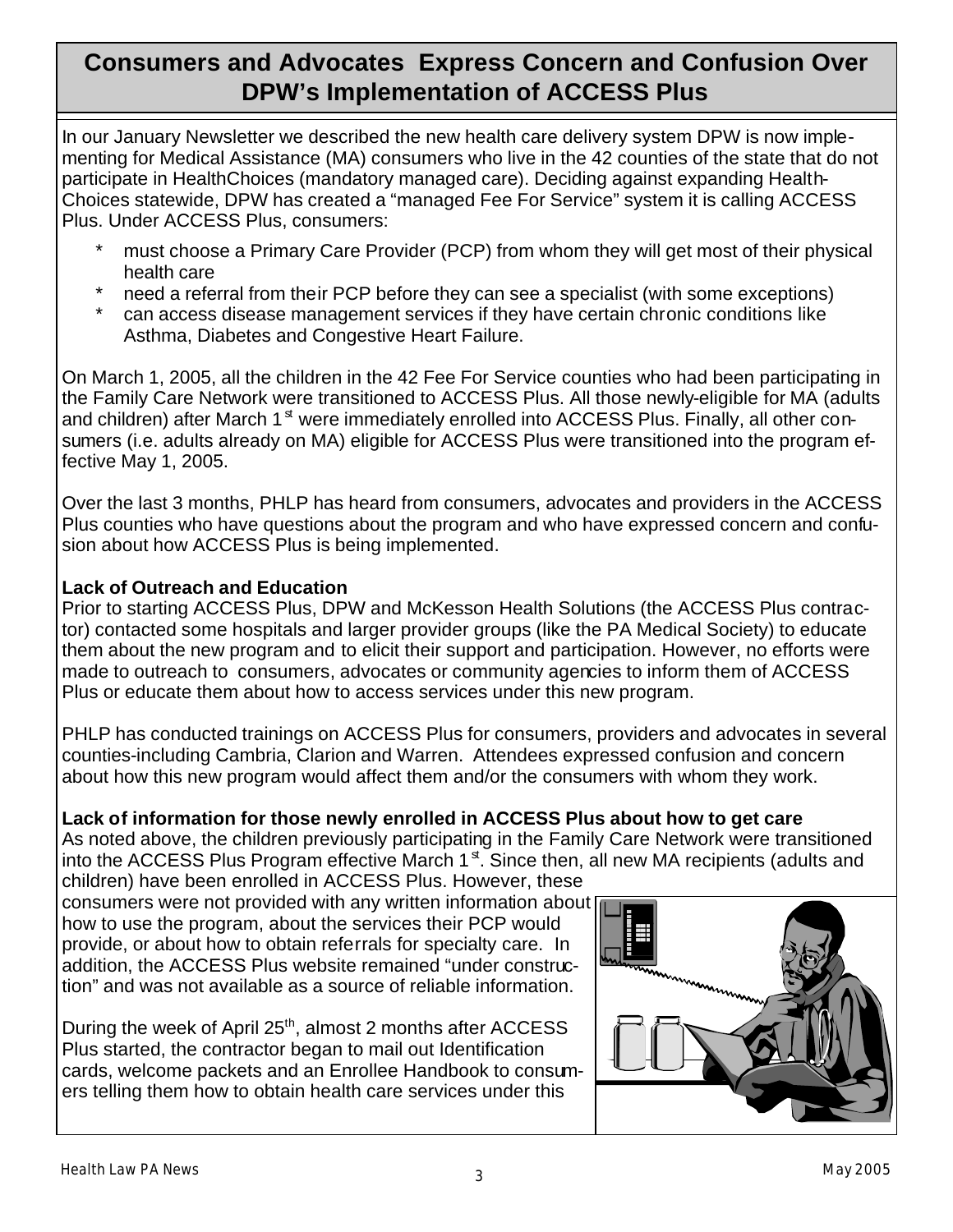

edition of the Health Law PA News, available at www.phlp.org, for more details on the Governor's proposal).

The budget is currently in the hands of the General Assembly. Since the Governor proposed his budget

the General Assembly has had an opportunity to examine the proposal and hear from Medical Assistance stakeholders. Many legislators are now beginning to respond.

Representative Mike Veon, House Minority Whip (D), while condemning the cuts in public comments, has sponsored legislation which would enable the Governor's proposed cuts to be implemented. Since the Governor's proposal includes such significant changes to the current program, this legislation – which would amend the welfare code – would have to be adopted before any changes to Medical Assistance benefits could be implemented. The bill that Representative Veon introduced is House Bill 1500 (HB1500). It can be viewed at http:// www.legis.state.pa.us.

Representative Dwight Evans (D) has also been critical of the cuts and has offered proposals for alternative funding sources that could be utilized to avoid the harmful cuts. Representative Evans has suggested that a hospital bed assessment and/or a smokeless tobacco tax could be adopted to lighten the impact of the cuts on consumers, hospitals and other health care providers.

Some Republican legislators have also expressed concern over the impact these cuts will have on their constituents and they are working hard to come up with alternatives.

Some legislators fully support the cuts and have suggested implementing cuts that are even more severe.

The House of Representatives passed a version of the budget that included many amendments. The Senate must now also pass a budget bill. Once both chambers have passed budget bills the leadership from both chambers will engage in intense negotiations with the Governor's representatives to reach a final agreement.

At this point every legislator still has a say in what the final budget will look like. These legislators will be looking to constituents to contact them and let them know what they should do. Contact information for local legislators can be found at http://www.legis.state.pa.us.

Many consumers and advocates have suggested ways to save money and avoid the cuts. These possible alternatives include:

\* Using a portion of the PACE savings that will be generated by the implementation of the Medicare Part D Drug Benefit to fund the services for seniors that are being cut from DPW's budget.

\* A smokeless tobacco tax. Pennsylvania is the only state in the country that does not tax chewing tobacco.

\* Aggressively seeking reimbursement from Medicare for services that Medicare covers but Medical Assistance ends up paying for.

Visit PHLP's website for more up to date information on the budget.

### **DPW Plans to Send Notices Regarding Cuts on June 1**

Working under the assumption that the Governor's budget will pass as proposed—MA cuts included—the Department of Public Welfare has announced their intent to send notices to consumers by June 1 that notify them that their benefits will be reduced. DPW plans to issue these notices whether or not legislation adopting the cuts has been passed before June 1. DPW plans to issue a separate set of notices after the budget is approved which would notify consumers of any corrections to the earlier notice.

DPW has not announced whether it will be sending notices to providers as well.

Sending notices of a change in benefits before any changes have been approved by the legislature will cause mass confusion for Medical Assistance recipients.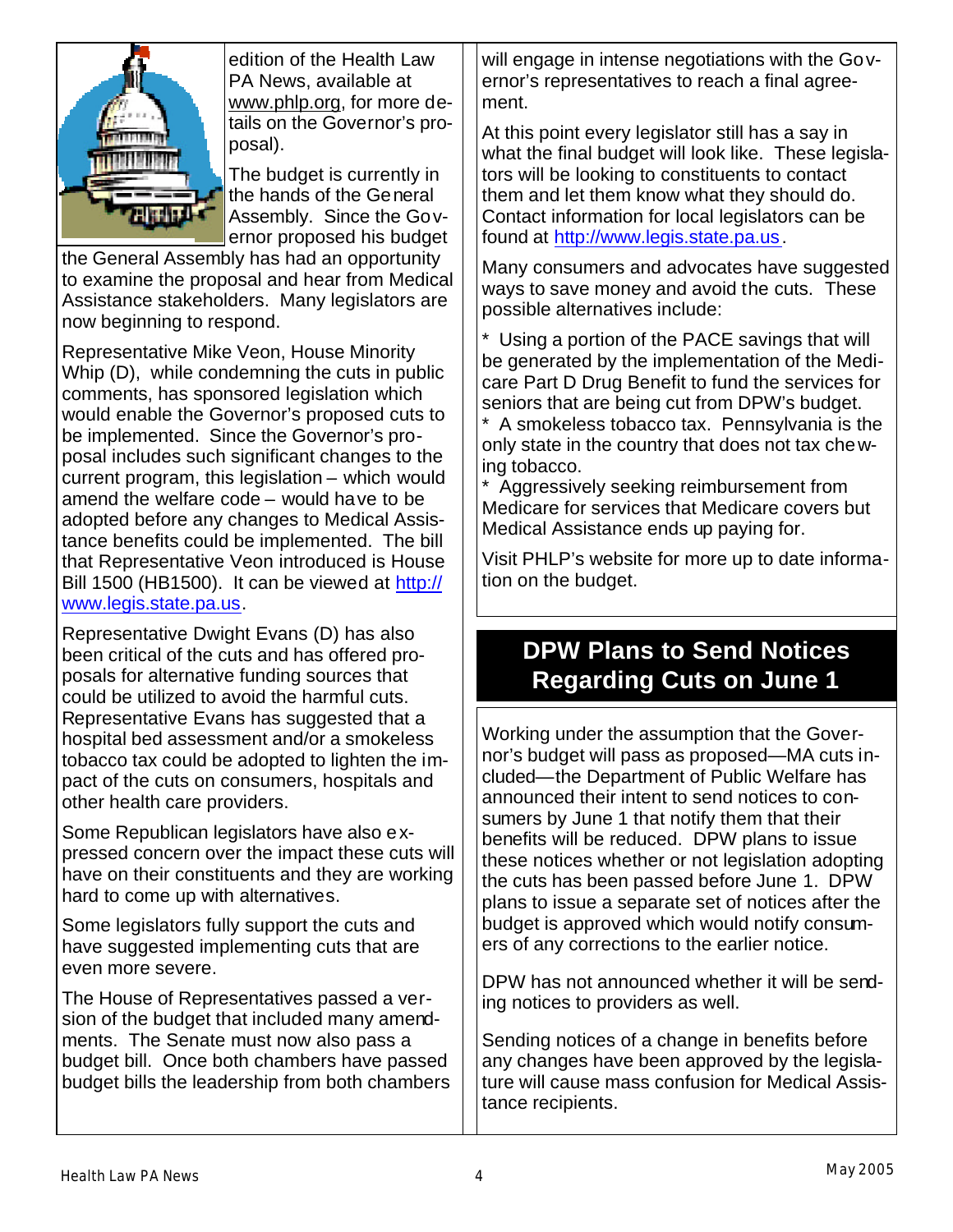### **HB1500 Evades Administrative Review, Contains more Restrictive Exceptions Process than Originally Promised by DPW**

On May 3, 2005, Representative Mike Veon, House Minority Whip (D), introduced legislation that would amend the Welfare Code so that Governor Rendell's proposed cuts to Medical Assistance could be implemented. The legislation is HB1500 and can be found at http://www.legis.state.pa.us. Two particular provisions in the proposed legislation are extraordinary.

First, the legislation would exempt any changes to Medical Assistance benefits from the administrative or regulatory review processes. The legislation allows that the Secretary of the Department of Public Welfare to implement changes to benefits by simply issuing a notice in the Pennsylvania bulletin. Allowing changes to benefits to occur without going through the formal regulatory and administrative processes would prevent the public, consumers, providers and the legislature from having significant input on the Department's decisions.

Second, the legislation contains a standard for exceptions that requires recipients to prove that they meet all three criteria of the standard before receiving an exception. The Department had been promising that the standard would only require recipients to meet one of the three criteria. In other words the legislation proposes an "and" standard instead of an "or" standard.

According to the legislation an exception may only be granted when "the department determines that all of the following criteria are met:

\* Recipient has a serious chronic systemic illness or other serious health condition, which alone or in combination with other illness, conditions, or major trauma, necessitates medical care and treatment beyond the limits specified in the recipient's benefits package.

\* Denial of the exception will jeopardize the life of or result in the rapid, serious deterioration of the health of the recipient.

\* Granting the exception is consistent with the efficient and economical administration of the medical assistance program."

### **PHLP Thanks The Philadelphia Foundation for it's Generous Support**

PHLP is pleased to announce the recent receipt of a \$17,500 grant from the Alice H. and Joseph W. Campbell Fund #1, Isabele Howell Gest Memorial Fund #2, William P. Gest Fund #1 and the Charlotte L. Hammell Fund of The Philadelphia Foundation in general operating support of our efforts to ensure equal access to quality health care for low-income families and the working poor in Southeastern Pennsylvania. As Southeastern Pennsylvania's primary provider of philanthropic services, The Philadelphia Foundation manages more than 600 charitable funds established by caring families who want to give something back to their community. Revenue generated from these funds provides grants and scholarships to 800 cultural, educational and humanitarian programs, exactly as the donors intended. The Philadelphia Foundation was one of PHLP's earliest supporters in the 1980s, and it is safe to say that without their support, PHLP would not be here. Thank you!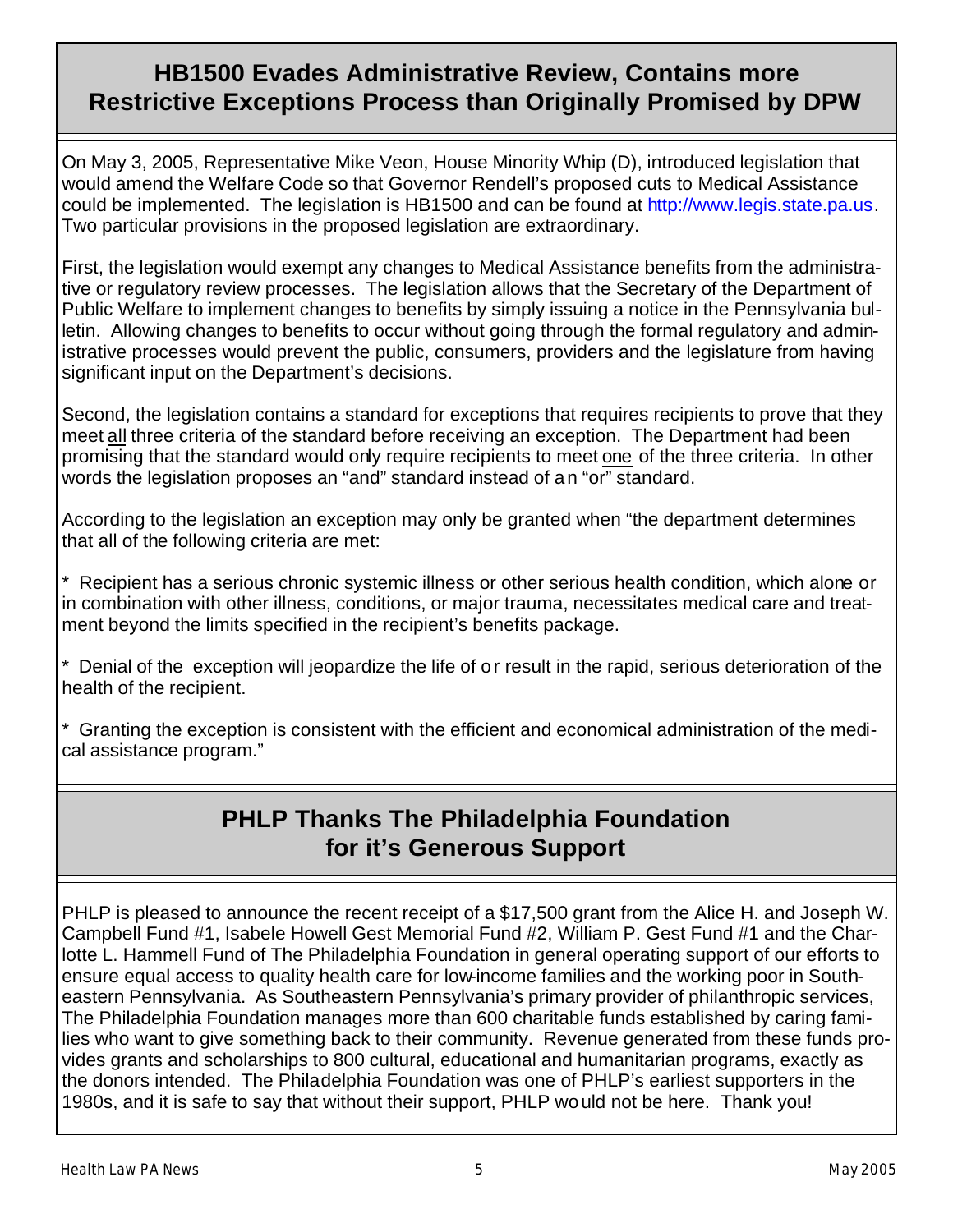### **Methadone Treatment Program Planning to Stop Serving Medical Assistance Recipients**

There are 150 MA recipients currently receiving methadone treatment services at Discovery House in Curwensville, Clearfield County. Those individuals have received written notification from Discovery House that effective June 1, 2005 the program will no longer serve people on Medical Assistance due to low reimbursement rates, and that they will need to receive services elsewhere. This presents a significant problem since the next closest outpatient methadone treatment facility is three counties away from Clearfield County in Allegheny County.

Individuals receiving methadone treatment must travel 2 to 6 times per week to their service provider, depending upon the level of treatment. If Discovery House in Clearfield County stops providing treatment to 150 MA recipients this could present a huge barrier to access for these individuals and greatly impede their recovery in several ways. To begin with, there are insufficient numbers of methadone treatment providers who accept individuals on Medical Assistance Fee-For-Service (MA-FFS) across the state. It is very common that these providers have waiting lists, as is the case currently for two of the three Allegheny County methadone providers who accept MA-FFS. Even if these 150 persons in recovery currently at Discovery House could access treatment in Allegheny County the roundtrip travel for each treatment could be as much as 150 to 250 miles a day! This lengthy travel involved in accessing treatment is impractical for many people and will pose a hardship that interferes with a person's recovery, ability to attain or keep a job, attend to personal and family responsibilities and participate in supportive services.

Access to methadone treatment is much less of a problem in counties with Medical Assistance managed care. That's because the behavioral

*(ACCESS Plus, Continued from page 3)*

new system! The handbook, which DPW developed with substantial input from the Consumer Subcommittee of the Medical Assistance Advisory Committee (MAAC) is very informative and easy to read. The ACCESS Plus website is also finally up and running at www. accessplus.org.

### **Adequacy of the PCP Provider Network**

A persistent question for consumers and advocates has been whether there will be a sufficient number of medical providers in the AC-CESS Plus region willing to participate in the new program as PCPs. That question is still not yet answered. Having a strong network of PCPs will prevent consumers from having to travel great distances to access primary care.

Currently, all Family Care Network providers are listed as available PCPs on the accessplus. org website. Yet, according to the ACCESS Plus contractor, less than half of the providers have signed the ACCESS Plus agreement. PCPs must sign a Provider Agreement indicating they agree to the terms and conditions of ACCESS Plus. If providers refuse to sign up, the situation could prove chaotic for consumers who have selected them as PCPs.

PHLP has heard from consumers and advocates that some providers have concerns and questions about the new program and are hesitant to sign the ACCESS Plus agreement. The ACCESS Plus contractor staff report that they are continuing to work to secure agreements from providers but there is currently no deadline for having a sufficient number of providers enrolled in ACCESS Plus.

In order to alleviate problems, DPW has not turned on the "hard edits" in ACCESS Plus. In other words, providers will still be paid, even in the absence of the necessary referrals.

### **Improper Marketing/Enrollment Activities by Voluntary MCOs**

About half of the ACCESS Plus counties have one or more Voluntary Managed Care Organi-

*(Continued on page 11)*

*(Continued on page 9)*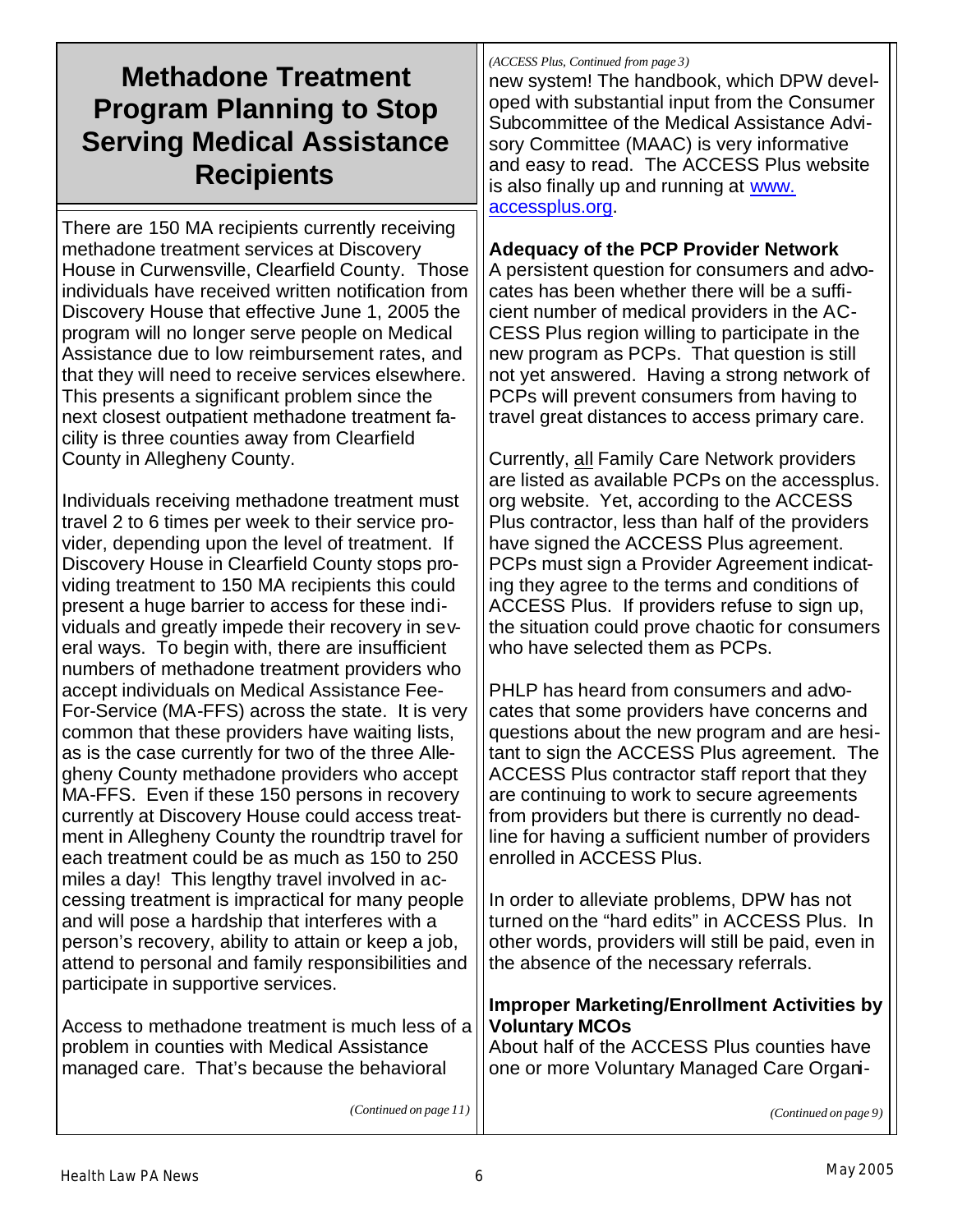### **Medicare Part D Brings Specific Concerns for Mental Health Consumers**

Prescription medications used to treat mental illness are often an important part of an individual's successful recovery plan. That's why there is very real concern in the mental health community about the implementation of Medicare Part D in January 2006. PHLP has experienced increased calls to our Helpline from consumers, providers and county administrators all trying to understand the impact of Medicare Part D on consumers' access to mental health prescription medications. Concerns primarily surround three groups of Medicare beneficiaries; 1) those who currently receive their mental health medications through Medical Assistance but who also have Medicare (also known as "dual eligibles"), 2) those who get medications through county-funded mental health programs, and 3) those who don't qualify for either program and who typically have limited or no access to the mental health medications they have been prescribed. There are concerns unique to each group as well as some common issues.

1) The unique concerns for dual eligibles surround the change from accessing medications through the Medical Assistance system to the Medicare system and the increased costs to consumers. Currently, dual eligibles and their physicians must understand and navigate the prior authorization process of DPW or their managed care plans to access prescribed mental health medications. Under Medicare Part D, dual eligibles will have to enroll in one of the Medicare prescription drug plans. Each plan will have a drug formulary (a restricted list of available drugs), which will be different from one plan to the next. These formularies may be very different from the formularies used by their current MA health plans.

The requirements for how extensive the Medicare plans' formularies must be are very minimal. There are real concerns about whether consumers will be able to access the latest behavioral health medications through the Medicare prescription plans. Navigating the new Medicare Part D benefit with the uncertainty of whether or not they will be able to access specific medications is very disconcerting for mental health consumers, family members, advocates and physicians. Those who have experienced the devastation that can come with a relapse in recovery are expressing their fear, worry and confusion that they will not be able to access their medications. Choosing the plan that best fits their needs at the outset will be critical to increasing their chances of getting their prescribed drugs.

Dual eligibles are also expressing concern about increased costs under Medicare. Many dual eligibles currently have no co-pays for any medication covered by MA. With Medicare Part D, even though they qualify for a full subsidy, all consumers will be required to pay co-pays for each generic



and brand name medication. Individuals on several mental health and physical health medications may find the combined co-pays each month to be unaffordable. County mental health programs and charitable organizations may be of assistance to those who can't afford these co-pays.

2)Medicare beneficiaries who currently get mental health medications through county-funded mental health programs have other questions. In addition to learning how to access their medications through the Medicare Prescription Drug Plans, these consumers are questioning whether, and if, the county-funded medication programs

*(Continued on page 8)*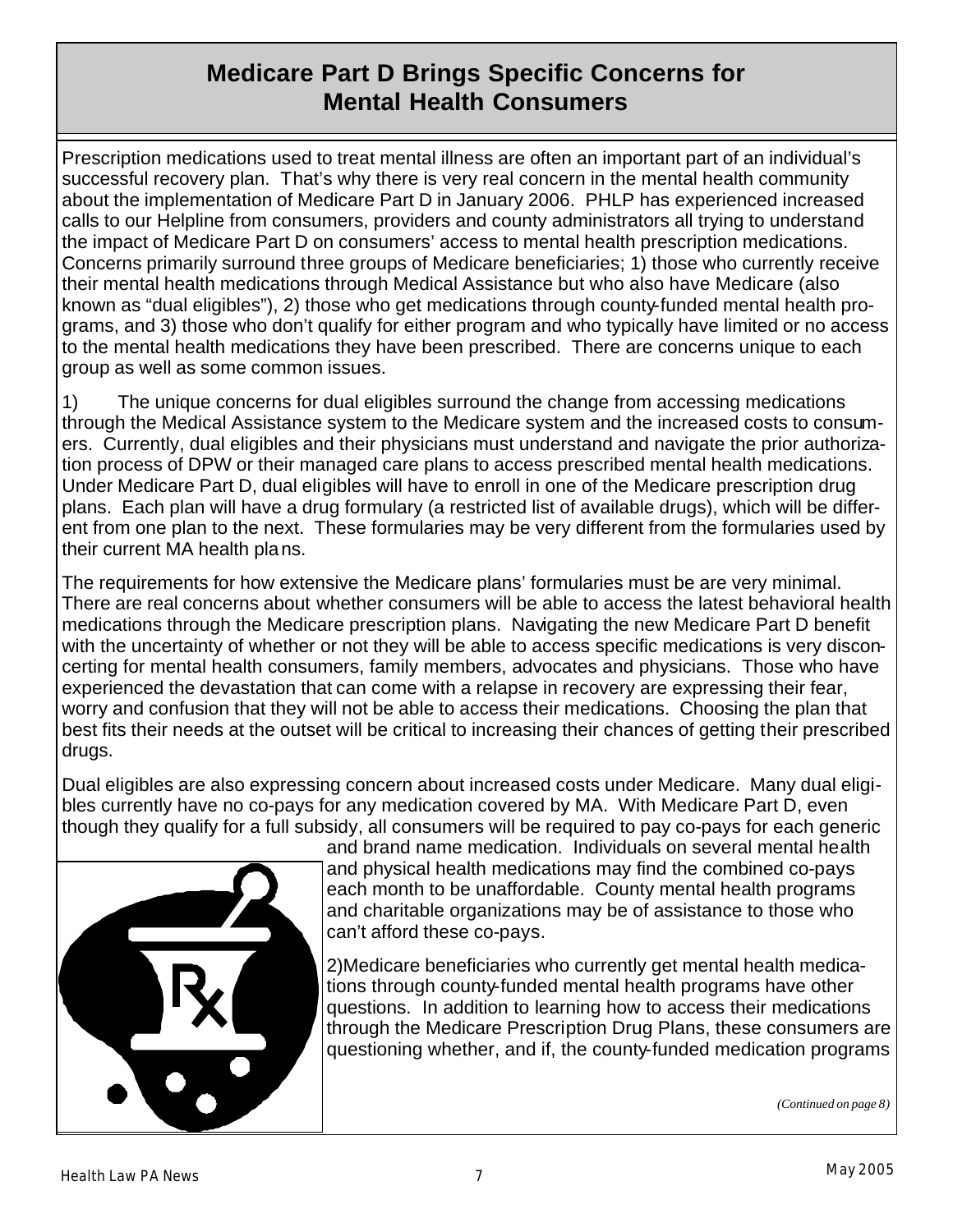#### *(Continued from page 7)*

will "wrap-around" the Medicare coverage by paying the co-pays for those who can't afford them, or providing medications that are not on the Medicare Part D Plans' formularies. Decisions on these issues will be made on a county by county basis so consumers and providers can't assume that what is offered in one county will be available in another county. Consumers, advocates and other interested stakeholders can contact their county mental health program to see what system is in place to address these concerns.

3) Those individuals who currently have little or no access to mental health medications are expressing cautious optimism. Medicare Part D offers prescription drug coverage for the first time to any Medicare beneficiary in need of mental health medications but there will still be significant costs. Costs of the Part D Plans will vary from plan to plan. Low-income consumers may qualify for a subsidy that will help with some or most of the costs. Single persons with incomes up to 150% of the Federal Poverty Level (\$ 1197/month for 2005) and less than \$10,000 in resources will qualify for a partial or full subsidy that will pay most of their Medicare prescription costs. Consumers must apply for the subsidy and may look to providers or case managers for assistance with this process.

Many of consumers' questions, concerns and confusion can be eliminated or reduced through education, outreach and one-to-one assistance. Sources of information will be the Social Security Administration, the local APPRISE programs and PHLP, among others.

### **Get the Health Law PA News By Email!**

Email Kevin Prindiville at kprindiville@phlp.org to switch to an electronic subscription

### **The New Medicare Prescription Drug Benefit is Coming Soon: Get the Facts!**

PHLP's Pittsburgh Office is conducting **FREE** trainings on Medicare Part D across Southwestern Pennsylvania. These trainings include an overview of the Part D program, information about who is eligible for a subsidy, how to apply for the subsidy and how it will work, and how to choose a Medicare Prescription Drug Plan.

Upcoming trainings that are already scheduled: **May 17**, Lupus Support Group, Butler County; **May 26**, Jewish Family & Children's Services, Pittsburgh; **June 2**, Cambria County MH/MR, Cambria County; **June 10**, Achieva, Pittsburgh.

If you are interested in attending one of these trainings or scheduling a training for your staff and/or the consumers you work with, please call PHLP at (412) 434-4728 (voice and TTY), 1-800-274- 3258, or 1-800-236-6310 (TTY). Let us know if you require any special accommodations for hearing and/or visual impairments, and we would be happy to provide such accommodations.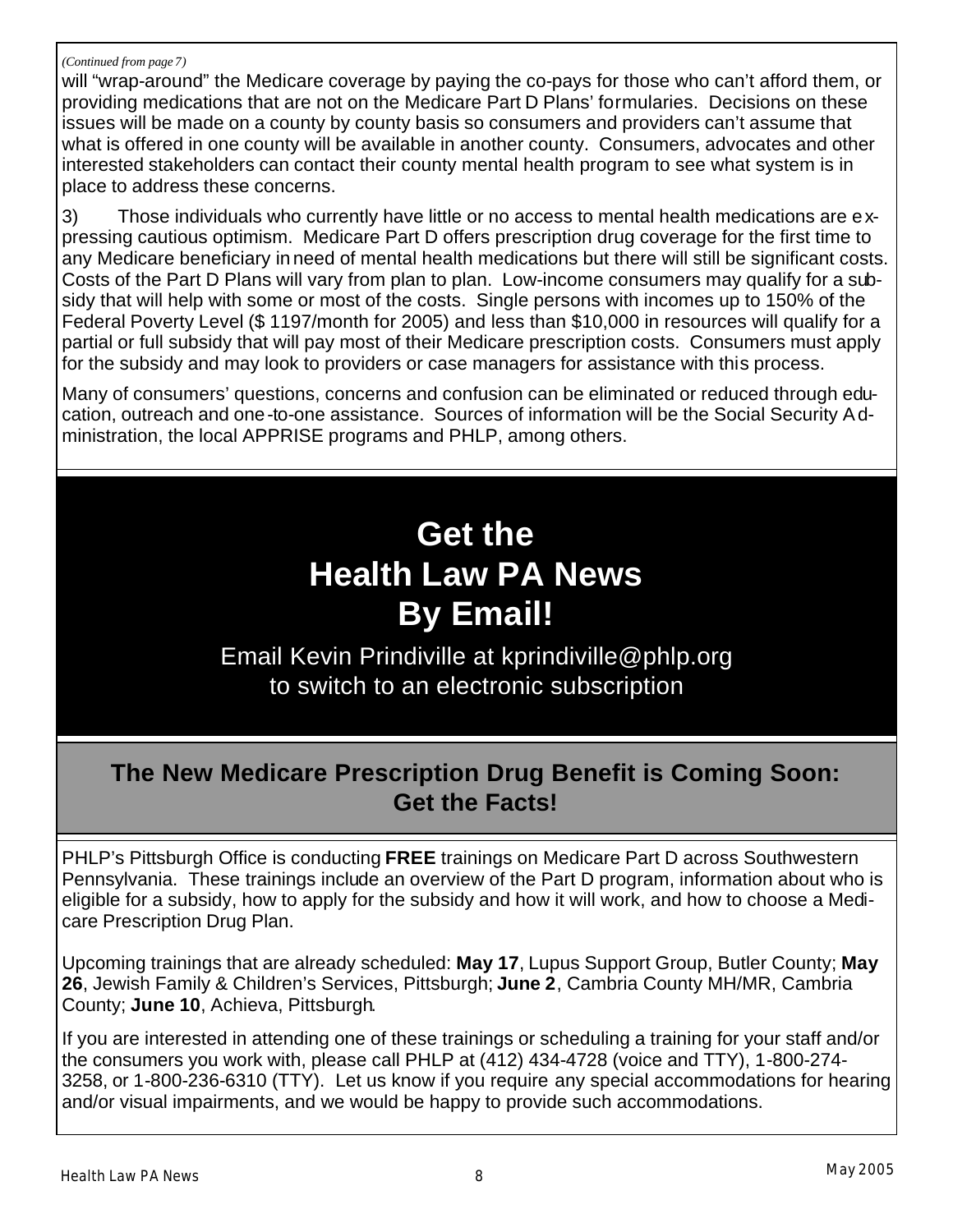#### *(CHIP, Special Care Continued from page 6)*

zations (MCOs) operating in them. In those counties, MA consumers can choose to enroll in an MCO instead of ACCESS Plus and receive their physical health services through a health plan. When ACCESS Plus started, DPW prohibited the MCOs from marketing at the County Assistance Offices (CAOs) and from approaching consumers at other locations. Over the last few months, however, PHLP has received complaints and reports from consumers and advocates about improper marketing activities by certain Voluntary MCOs such as approaching consumers at doctor's offices and in personal care homes. These complaints have been brought to DPW's attention. DPW has investigated the complaints and is now considering action to further restrict Voluntary MCO marketing activities.

If you or the consumers you work with have questions or concerns about ACCESS Plus, or have problems accessing care under this new system, call PHLP's Helpline at 1-800-274- 3258.

### **PHLP Working To Get Greater Language Services in HealthChoices Plans**

Medical Assistance HealthChoices plans are governed by contracts that the state has with each HealthChoices plan. Although these plans, like all federally funded entities, are required to provide language services (such as interpretation and translation) to Medical Assistance enrollees, the states contracts have never fully specified details as to what plans must do to help Medical Assistance enrollees who are Limited English Proficient ("LEP").

In November 2004, working on behalf of the Consumer Subcommittee of the Medical Assistance Advisory Committee, PHLP provided the Department of Public Welfare with suggestions for requirements to be included in new contracts which will take effect beginning July 2005. The requirements would instruct plans to track LEP clients, and provide them various types of notification about language services, among other things.

### *(Continued from page 2)*

They will have co-pays of \$0-\$5 per drug until they reach \$3600 in "out-of-pocket" costs. After reaching this limit, they will not have to pay anything for their drugs for the remainder of the year.

Other Medicare consumers who meet the following income and asset guidelines will also qualify for a subsidy:

- ? Single persons with incomes no greater than \$14,355/year\*\*, and who have no more than \$10,000\* in assets;
- ? Married couples whose income is no greater than \$19,245/year\*\* (for a household of 2), and who have no more than \$20,000\* in assets.

\*\*Certain income and assets will not be counted when deciding if you are eligible for a subsidy.

Medicare consumers who are not dual eligibles will need to submit an application to see if they qualify for the subsidy. The Social Security Administration (SSA) will start mailing applications to lowincome consumers starting at the end of May 2005. If you do not receive an application in the mail, beginning July 1, 2006, you can apply through the local Social Security Office, your local County Assistance Office (CAO), and the internet (www.socialsecurity.gov/medicare). After you apply for a subsidy, you will be sent a written notice telling you if you qualify for a subsidy and how much help you will get.

Please see the PHLP website (www.phlp.org) or call the Helpline at 1-800-274-3258 for more information.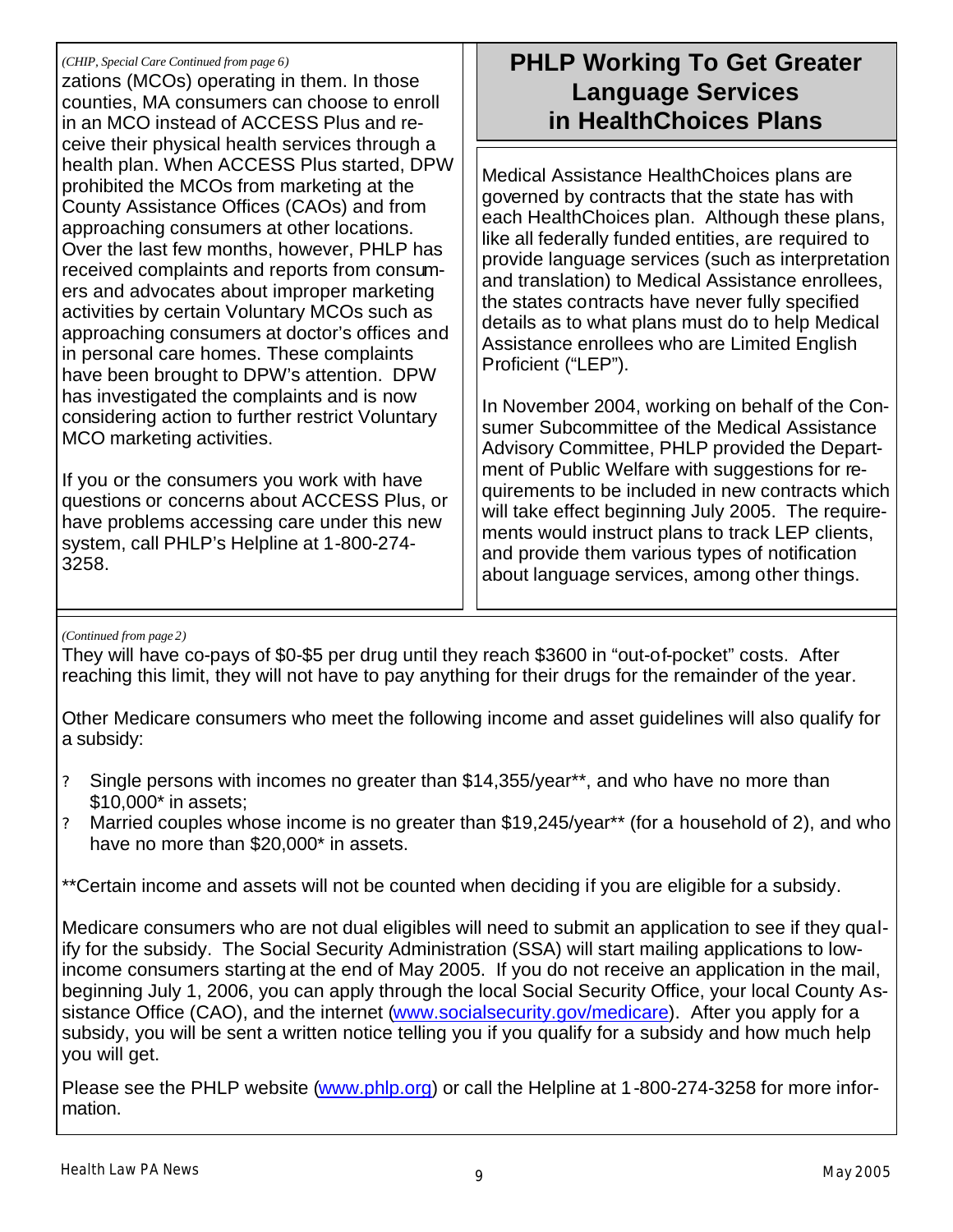### **Q&A: How Microboards Help Families Plan and Care for Individuals with Disabilities**

### **What Is a Microboard?**

A Microboard is a small, nonprofit organizations that functions as a provider agency for an individual with a disability. Microboards are comprised of persons who know and care about the individual with the disability. In keeping with the philosophy of Self Determination for persons with disabilities, Microboards are also referred to as Self Directed Support Corporations (SDSC). A Microboard can directly contract with county government as a service provider, and can then, in turn, hire individuals to provide direct services to persons with disabilities. It provides an alternative to the institutional model of care.

### **Who runs the Microboard?**

A Microboard is typically governed by a board of officers who may include the following: the person with a disability, their family and friends who can provide a reliable and effective support network around the person. It is very important for the Microboards officers to believe in and value the person with a disability and to understand and appreciate the needs, wants and dreams of the person.

Microboard officers come together with a firm commitment to the principles of self determination and to that end they employ their expertise, skills, and resources to enhance empowerment of the person with a disability. Some examples of the principles that guide Microboards are:

- \* The freedom to make life decisions,
- \* The authority to receive and spend public monies, to recruit and fire paid support staff,
- \* The right to receive support from individuals who are freely chosen by them.

Through the application of self determination principles and the philosophy of person-centered planning a Microboard provides an entity through which a person's wishes and needs can be addressed in a manner that is empowering, liberating and enriching.

### **What are the Benefits of a Microboard?**

Below are just a few of the many benefits that Microboards provide to individuals with disabilities.

 \* They assist families and their loved ones in establishing a lasting entity that will have oversight over future planning and supports,

 \* They provide person-centered structures that are specific to the unique needs of each person 's needs, skills, wants and challenges,

- \* In some cases, they cut down on administrative and other costs,
- \* They assist people to plan, direct and monitor their own services and supports,
- \* They are focused on the person and directed by trusted persons close to them,
- \* They are instrumental in providing guidance to quality life outcomes i.e. empowering a person to contribute and receive from their community

### **How Do You Set Up A Microboard?**

The structure and the composition of Microboards vary, however there are some basic steps that need to be taken.

**Circle of Support.** The first step is to identify close family and friends to be a part of your "circle of

*(Continued on page 11)*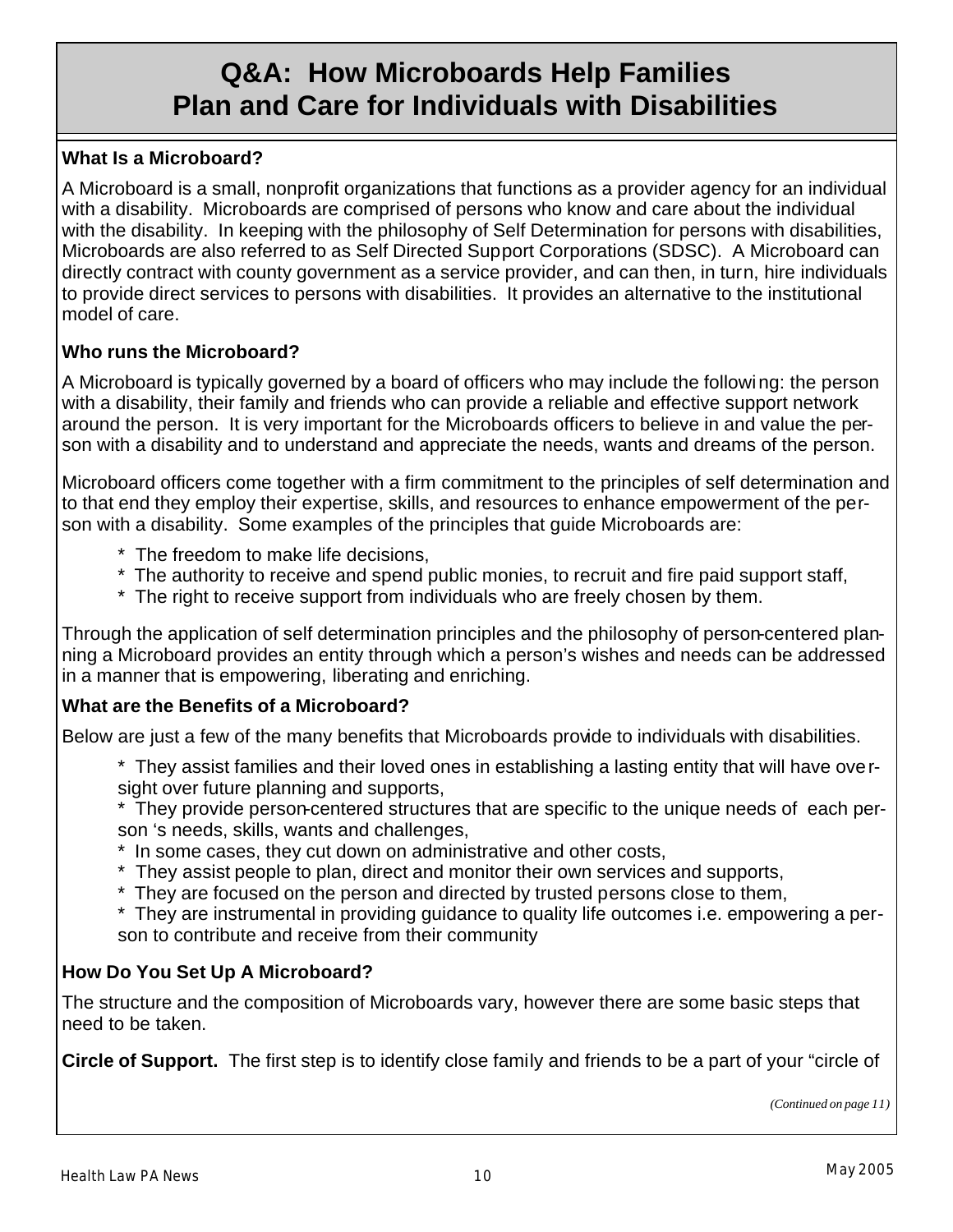### *(Continued from page 10)*

support." This "circle of support" can then begin developing what is popularly known as a "person-centered" plan of care for the individual with the disability.

**Contact the County MH/MR.** It is important to arrange a meeting with your county MH/MR to discuss your intent to establish a Microboard.

**Mission Statement**. This group will need to develop a mission statement for the Microboard which will outline the goals and purpose of the organization.

**Bylaws**. The mission statement will need to be accompanied by organizational bylaws that will provide direction for the governance of the corporation.

**Incorporation**. The organization must become incorporated through the Department of State. Incorporation is usually done with the help of an attorney. Incorporation makes a non-profit group legitimate so that it can act as a fiduciary entity on the behalf of the person with a disability at any given time.

**Individual Service Plan (ISP).** The members of the board need to develop an ISP. When developing an ISP, it is crucial to work with the person's Supports Coordinator to identify the needs and strengths of the individual. The Microboard should work hard to develop an ISP that is person-centered and reflects various supports (i.e. traditional and non-traditional)/service needs of a person.

**Develop a Budget.** Once the ISP is completed, it will be used to develop a budget for serving the individuals identified needs.

### **How do I get more information about Microboards?**

For more information about how to set up a Microboard, you may contact the PA Health Law Project at 7171-236-2269 or 717-236-6310 or email our office staff at gegun@phlp.org and dgates@phlp.org

*The Microboard Project is made possible by the Pennsylvania Developmental Disabilities Council.*

### *(Continued from page 6)*

health managed care plans generally pay providers a weekly "bundled rate" that covers the methadone treatment and individual and group counseling sessions. This bundled rate of reimbursement in managed care results in a higher daily rate for providers serving Medical Assistance managed care recipients than those providers serving Medical Assistance Fee-For-Service recipients. This payment inequity poses a barrier to access to treatment for MA recipients in the Fee-For-Service system.

In Allegheny County, for example, there are five providers who accept clients with MA- managed care but only three who accept those in Fee-For-Service. Two of the 3 providers who accept FFS now have waiting lists - resulting in only 1 provider available to MA-FFS recipients in Allegheny County! Additionally, of the 36 outpatient methadone treatment facilities across the state, 29 of them are located in managed care counties while a total of 7 facilities exist in the 42 Fee-For-Service counties. This appears to be in direct correlation to the fact that program costs for methadone treatment do not differ from one county to the next but the Medical Assistance reimbursement does differ in managed care vs. Fee-For-Service. DPW's Office of Mental Health and Substance Abuse Services (OMHSAS) has a two-year plan to convert the Fee-For-Service counties to a managed care system for behavioral health services. If this occurs, there should no longer be the inequity between the re-imbursement in these two service delivery systems. Those in favor of this conversion from managed care to Fee-For-Service for behavioral health services can encourage OMHSAS and the County administrators to make this transition occur sooner.

If you or someone you know is having difficulty accessing methadone treatment or is concerned about losing access to their methadone treatment services, please call the PA Health Law Project Helpline at 1-800-274-3258.